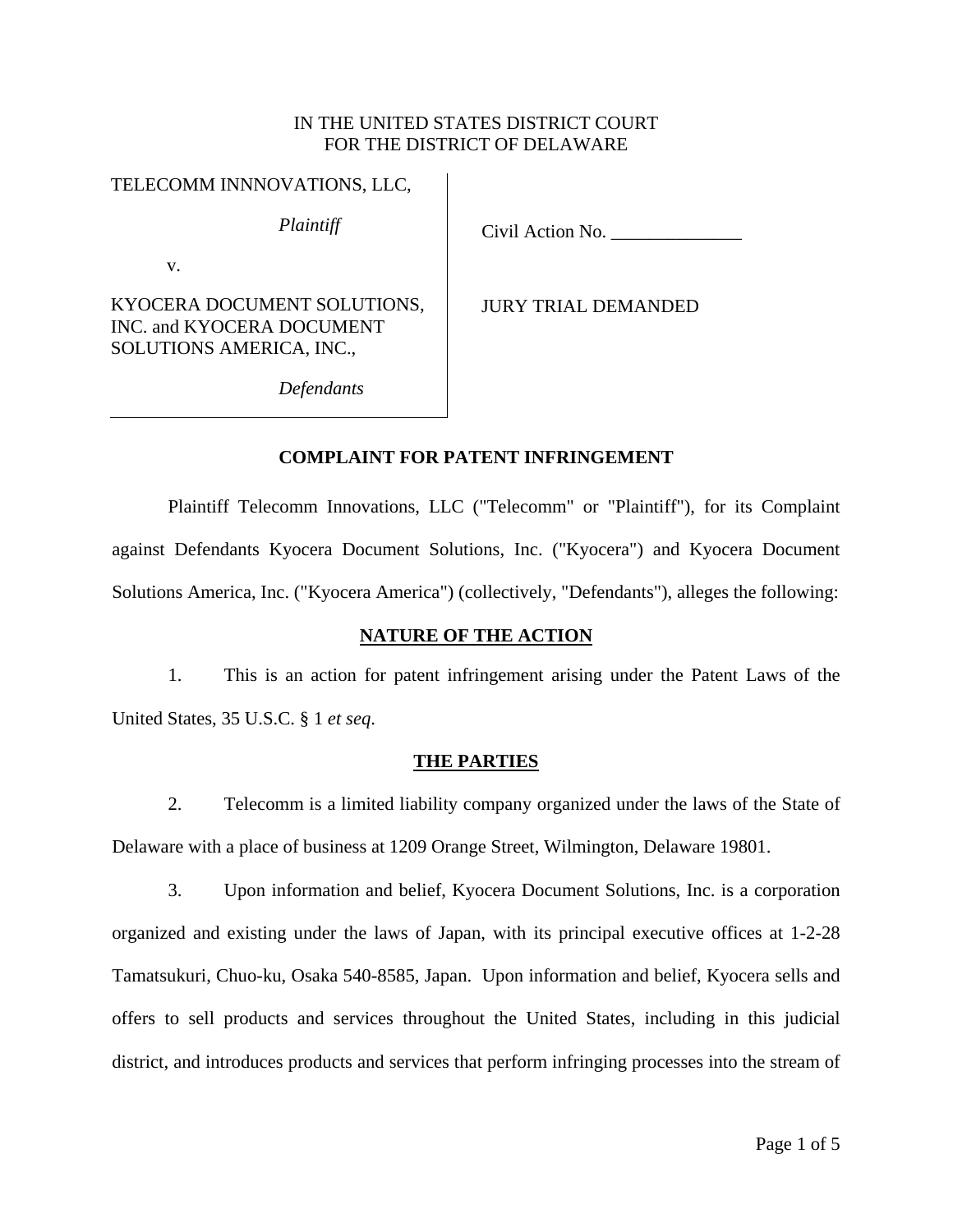commerce knowing that they would be sold in this judicial district and elsewhere in the United States.

4. Upon information and belief, Kyocera Document Solutions America, Inc. is a corporation organized and existing under the laws of the State of California, with its principal executive offices at 225 Sand Road, Fairfield, New Jersey 07004. Upon information and belief, Kyocera America sells and offers to sell products and services throughout the United States, including in this judicial district and introduces products and services that perform infringing processes into the stream of commerce knowing that they would be sold in this judicial district and elsewhere in the United States.

#### **JURISDICTION AND VENUE**

5. This is an action for patent infringement arising under the Patent Laws of the United States, Title 35 of the United States Code.

6. This Court has subject matter jurisdiction under 28 U.S.C. §§ 1331 and 1338(a).

7. Venue is proper in this judicial district under 28 U.S.C. §§ 1391(c) and 1400(b).

8. Upon information and belief, each Defendant conducts substantial business in this forum, directly or through intermediaries, including: (i) at least a portion of the infringements alleged herein; and (ii) regularly doing or soliciting business, engaging in other persistent courses of conduct and/or deriving substantial revenue from goods and services provided to individuals in Delaware.

### **COUNT I – INFRINGEMENT OF U.S. PATENT NO. 5,396,519**

9. Telecomm repeats and realleges the allegations of paragraphs 1 through 8 as if fully set forth herein.

10. On March 7, 1995, U.S. Patent No. 5,396,519 ("the '519 Patent"), entitled "Method and Apparatus for Adaptively Providing Precoding and Preemphasis Conditioning to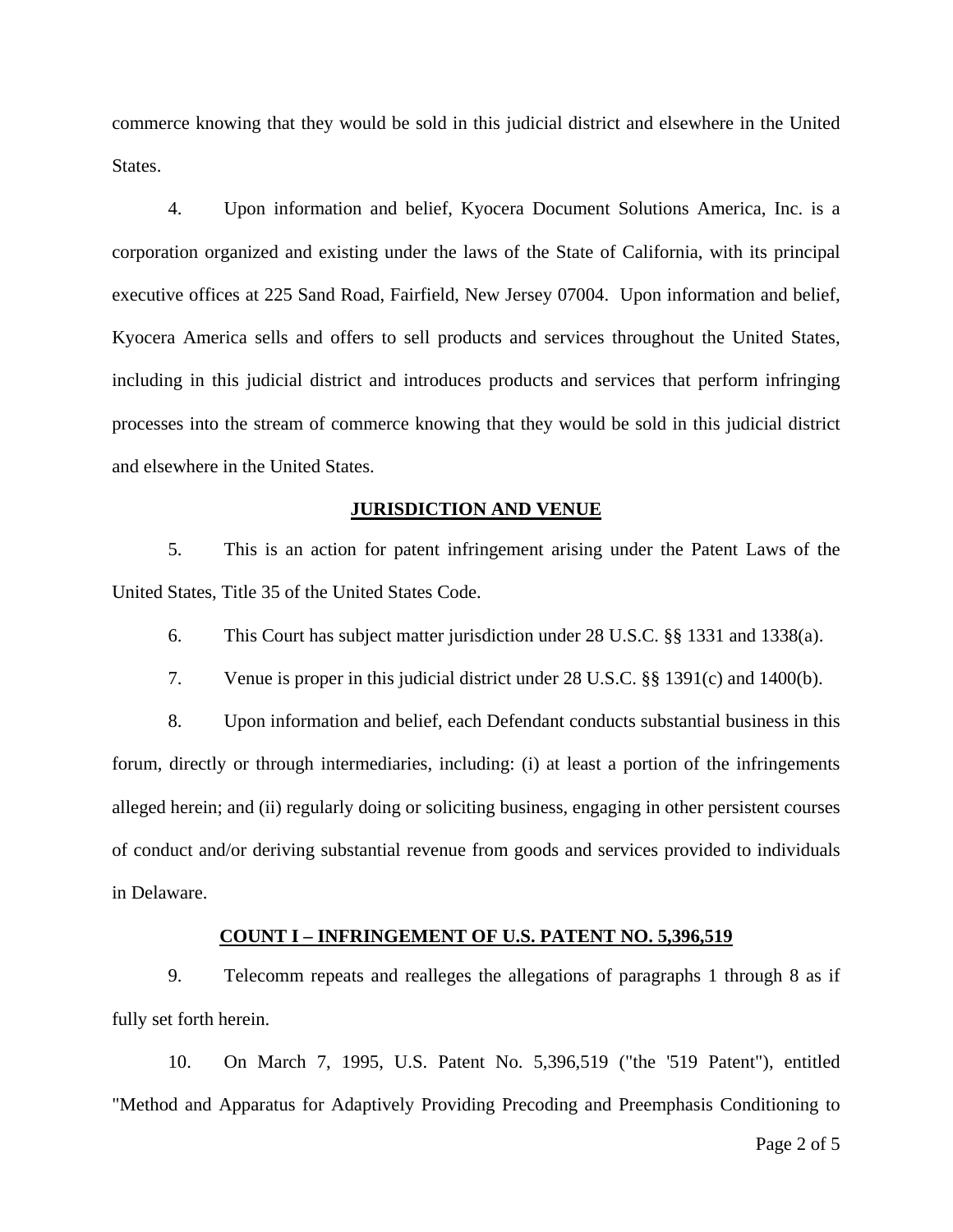Signal Data for Transfer over a Communication Channel," was duly and legally issued by the United States Patent and Trademark Office. A true and correct copy of the '519 Patent is attached as Exhibit A.

11. Telecomm is the assignee and owner of the right, title and interest in and to the '519 Patent, including the right to assert all causes of action arising under said patent and the right to any remedies for infringement of it.

12. Upon information and belief, each of the Defendants has and continues to directly infringe one or more claims of the '519 Patent by using, and/or providing and causing to be used products that incorporate dial up modems or functionalities that perform the signal conditioning method claimed in the '519 Patent, including, without limitation, fax-capable products such as KM-F1060, KM-650+, FS-6525MFP, FS-1135MFP, TASKalfa 4500i, TASKalfa 2550ci, CS 8000i, CS 305, and others (the "Accused Instrumentalities").

13. Defendants were made aware of the '519 patent and their infringement thereof at least as early as the filing of this Complaint.

14. At least as of the filing of this Complaint, each of the Defendants is, on information and belief, inducing infringement of one or more claims of the '519 patent by, without limitation, making, using, importing, selling and/or offering for sale the Accused Instrumentalities for use by customers and others and also providing those customers and others with technical support and services, as well as detailed explanations, instructions and information as to arrangements, applications and uses of the Accused Instrumentalities that promote and demonstrate how to use the Accused Instrumentalities in a manner that would infringe the '519 patent.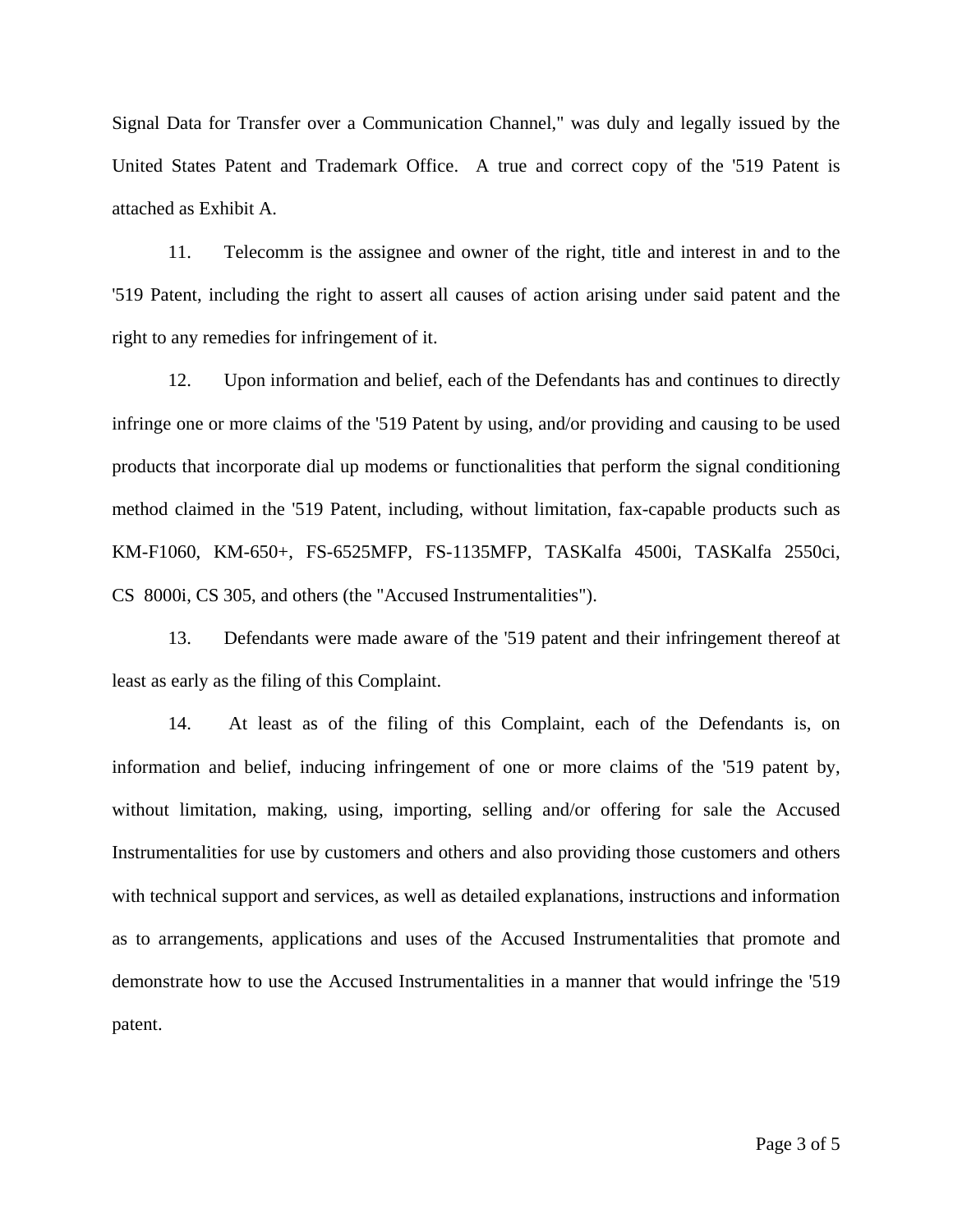15. Upon information and belief, at least as of the filing of this Complaint, Defendants specifically intended to induce infringement by its customers and others by at least the acts set forth in paragraph 14, knowing that such acts would cause infringement and/or were willfully blind to the possibility that their inducing acts would cause infringement. Upon information and belief, Defendants' customers and others have infringed and are continuing to infringe the '519 patent.

16. Telecomm has been harmed by Defendants' infringing activities.

#### **JURY DEMAND**

Pursuant to Rule 38 of the Federal Rules of Civil Procedure, Telecomm demands a trial by jury on all issues triable as such.

### **PRAYER FOR RELIEF**

WHEREFORE, Plaintiff Telecomm demands judgment for itself and against Defendants as follows:

A. An adjudication that Defendants have infringed the '519 Patent;

B. An award of damages to be paid by Defendants adequate to compensate Telecomm for their past infringement of the '519 Patent, and any continuing or future infringement through the date such judgment is entered, including interest, costs, expenses and an accounting of all infringing acts including, but not limited to, those acts not presented at trial;

C. A declaration that this case is exceptional under 35 U.S.C. § 285, and an award of Plaintiff's reasonable attorneys' fees; and

D. An award to Telecomm of such further relief at law or in equity as the Court deems just and proper.